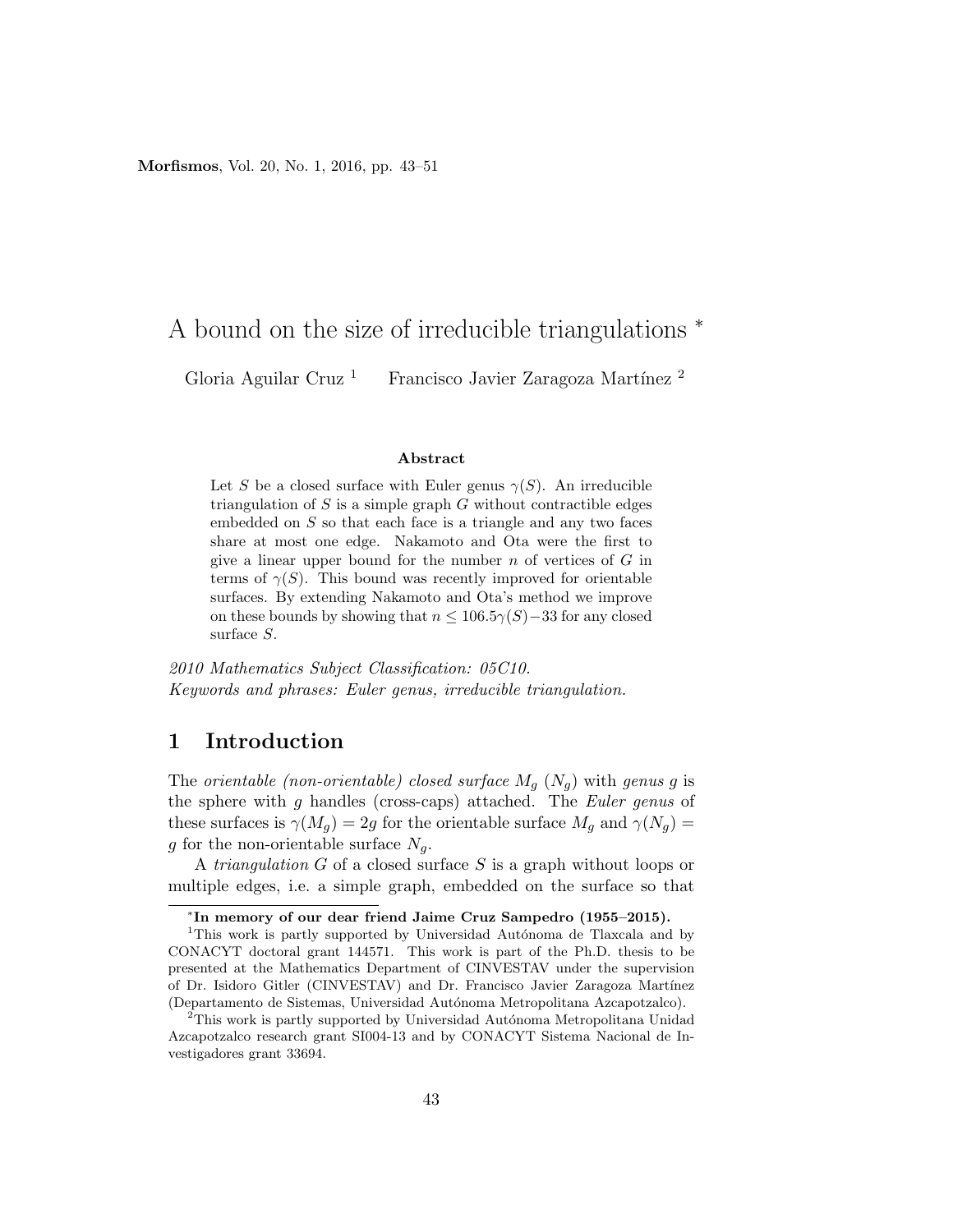each face is a triangle and any two faces share at most one edge. The *orientable genus*  $\bar{\gamma}(G)$  of G is defined as the least g such that G is embeddable in  $M_q$  and the non-orientable genus  $\tilde{\gamma}(G)$  of G is defined as the least g such that G is embeddable in  $N_q$ . The Euler genus  $\gamma(G)$ of G is defined to be  $\gamma(G) = \min\{2\overline{\gamma}(G), \tilde{\gamma}(G)\}\$ . Note that  $\gamma(G) =$  $\min\{\gamma(S): G$  is embeddable in  $S$ .

Let  $G$  be a triangulation of a closed surface  $S$  and let  $ab$  be an edge of  $G$ ; then ab is on two faces, say abc and abd. We say that ab is contractible if we can obtain a new triangulation by deleting edges ab, one of ac or bc, one of ad or bd, and identifying a with b, see Figure 1. A triangulation  $G$  is said to be *irreducible* if  $G$  has no contractible edge.



Figure 1: Contracting edge ab

The size of an irreducible triangulation can be measured in terms of the number of its vertices, edges, or triangles (by Euler's formula these are all equivalent and we have chosen to measure the size in terms of the number *n* of vertices). Ringel [13] obtained an explicit formula for the size of minimum triangulations for all non-orientable surfaces. Later, Jungerman and Ringel [8] obtained an explicit formula for all orientable surfaces.

Steinitz and Rademacher [14] showed that there is only one irreducible triangulation (with 4 vertices) of the sphere. Barnette [3] showed that there are two irreducible triangulations (with 6 or 7 vertices) of the projective plane. Lavrenchenko [9] determined that there are 21 irreducible triangulations (with 9 or 10 vertices) of the torus. Barnette and Edelson [2] showed that any surface has finitely many irreducible triangulations. Gao, Richmond, and Thomassen [6] showed that there are  $O(\gamma(S)^4)$  vertices in any irreducible triangulation of the surface S. This bound was improved by Gao, Richter, and Seymour [7] to  $O(\gamma(S)^2)$ vertices. Nakamoto and Ota [11] were the first to give a linear bound  $n \leq 171\gamma(S) - 72$  and this bound was improved to  $n \leq 120\gamma(S)$  for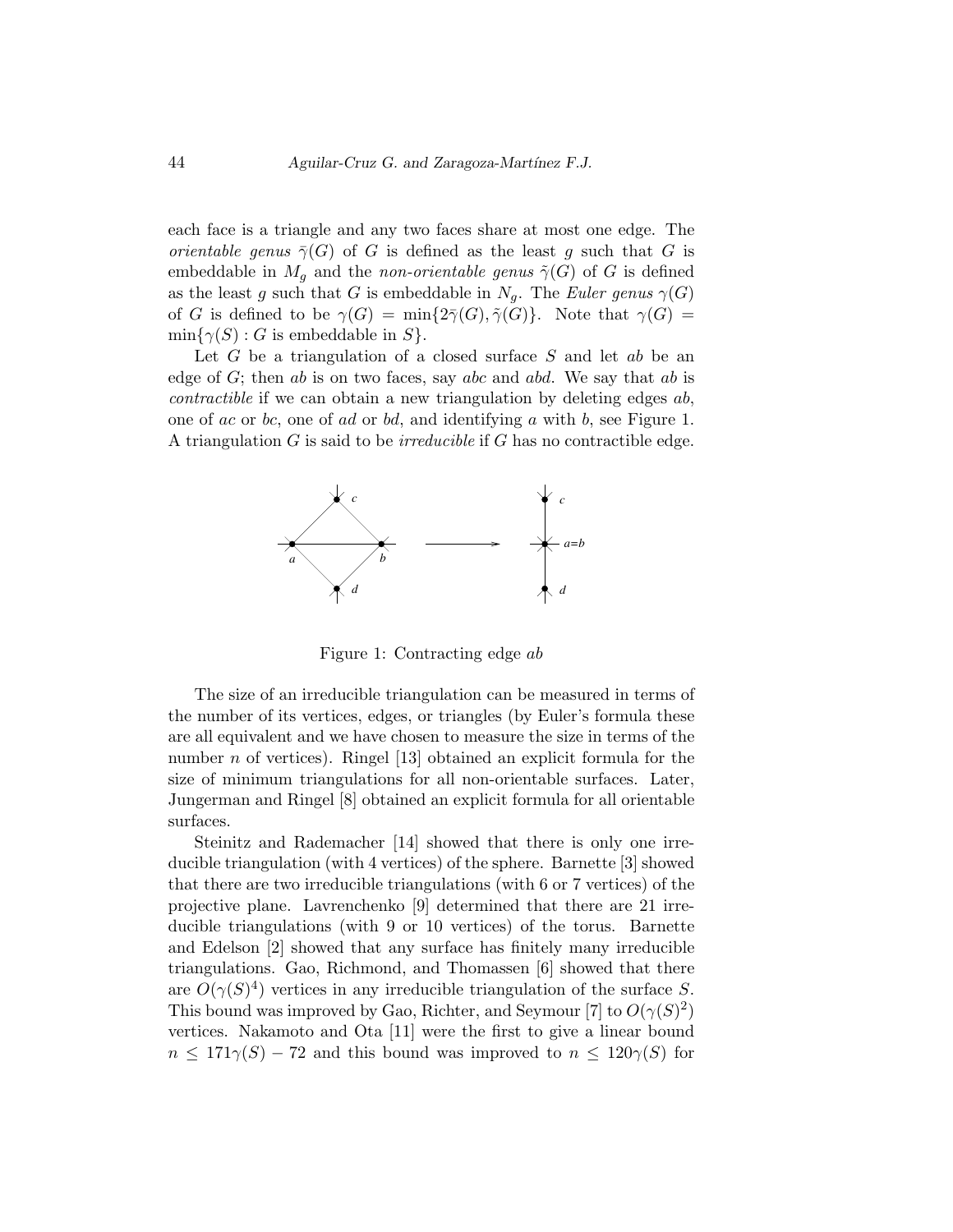orientable surfaces by Cheng, Dey, and Poon [4]. In this paper we propose a better bound of n for any closed surface S obtained by extending Nakamoto and Ota's method

### 2 Improving the bound

We use the following bound on the Euler genus of a 1− or 2−sum of graphs.

**Lemma 2.1. Miller** [10] Let  $G_1$  and  $G_2$  be two graphs and let  $G :=$  $G_1 \cup G_2$ . If  $G_1$  and  $G_2$  have at most two common vertices, then  $\gamma(G) \geq$  $\gamma(G_1) + \gamma(G_2)$ .

From now on, let S be either  $M_q$  or  $N_q$  with  $g \geq 1$  and let G be an irreducible triangulation of  $S$ . This implies that  $G$  contains no vertex of degree less than four. If v is a vertex of G we define  $H_v$  to be the subgraph of  $G$  induced by  $v$  and its neighbors.

Lemma 2.2. Nakamoto, Ota [11] Let G be an irreducible triangulation of a closed surface S and v a vertex of G. Then  $\gamma(H_v) \geq 1$ .

A set of vertices of G is independent if G does not contain any edge between them. The following result appears in [11] for  $k = 6$ . A similar proof for irreducible quadrangulations appears in [1].

**Lemma 2.3.** Let  $G$  be an irreducible triangulation of a surface  $S$ , and let  $k \geq 4$  be an integer. There exists an independent set X of vertices of degree at most k such that

$$
|X|\geq \sum_{i=4}^k\frac{|V_i|}{i+1},
$$

where  $V_i$  is the set of vertices of G with degree i.

*Proof.* Let  $X_4$  be a maximal independent subset of  $V_4$ . For each  $i \in$  $\{5, 6, \ldots, k\}$ , let  $X_i$  be a maximal independent subset of  $V_i - \bigcup_{j=4}^{i-1} A_{i,j}$ , where  $A_{i,j}$  is the set of vertices of degree i with a neighbor in  $X_j$ . We claim that  $X = \bigcup_{i=4}^{k} X_i$  satisfies the required property. If we count each vertex in  $X_i$  and each of its neighbors, we obtain:

$$
(i+1)|X_i| \geq |V_i| + \sum_{j=i+1}^k |A_{j,i}| - \sum_{j=4}^{i-1} |A_{i,j}| \quad \text{for every } 4 \leq i \leq k.
$$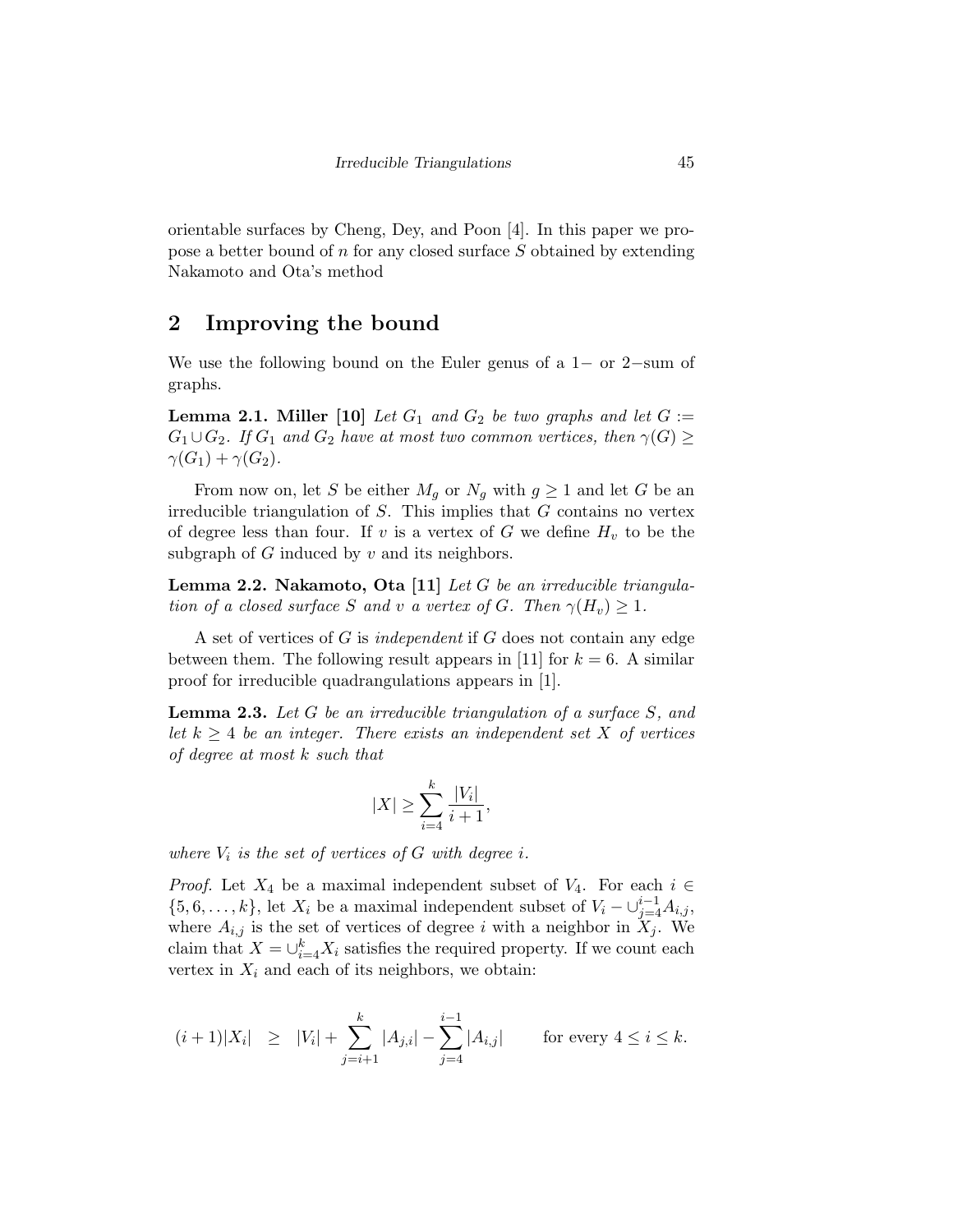Therefore

$$
|X| = \sum_{i=4}^{k} |X_i|
$$
  
\n
$$
\geq \sum_{i=4}^{k} \frac{|V_i|}{i+1} + \sum_{i=4}^{k} \sum_{j=i+1}^{k} \frac{|A_{j,i}|}{i+1} - \sum_{i=4}^{k} \sum_{j=4}^{i-1} \frac{|A_{i,j}|}{i+1}
$$
  
\n
$$
= \sum_{i=4}^{k} \frac{|V_i|}{i+1} + \sum_{j=4}^{k-1} \sum_{i=j+1}^{k} \left[ \frac{|A_{i,j}|}{j+1} - \frac{|A_{i,j}|}{i+1} \right]
$$
  
\n
$$
\geq \sum_{i=4}^{k} \frac{|V_i|}{i+1}.
$$

 $\Box$ 

The proof of the following theorem is very similar to that of Theorem 3 in [11]. We denote by  $N_G(v)$  the set of neighbors of the vertex v in the graph G.

Theorem 2.4. Let G be an irreducible triangulation of a closed surface S with n vertices. Then  $n \leq 106.5\gamma(S) - 33$ .

*Proof.* Let m and f be the number of edges and faces of  $G$ , respectively. By Euler's formula

$$
n - m + f = 2 - \gamma(S).
$$

Since G is a triangulation we have  $3f = 2m$  and therefore

$$
3n - m = 6 - 3\gamma(S).
$$

Since  $\sum_{i\geq 4} |V_i| = n$  and  $\sum_{i\geq 4} i|V_i| = 2m$  we have that

$$
5n + \sum_{i \ge 4} (1 - i)|V_i| = 12 - 6\gamma(S).
$$

Let  $k \geq 6$  be an integer. By adding and subtracting  $kn = k \sum_{i \geq 4} |V_i|$ we obtain

$$
(5-k)n + \sum_{i \ge 4} (k+1-i)|V_i| = 12 - 6\gamma(S),
$$

thus

(1) 
$$
\sum_{i=4}^{k} (k+1-i)|V_i| \ge (k-5)n - 6\gamma(S) + 12.
$$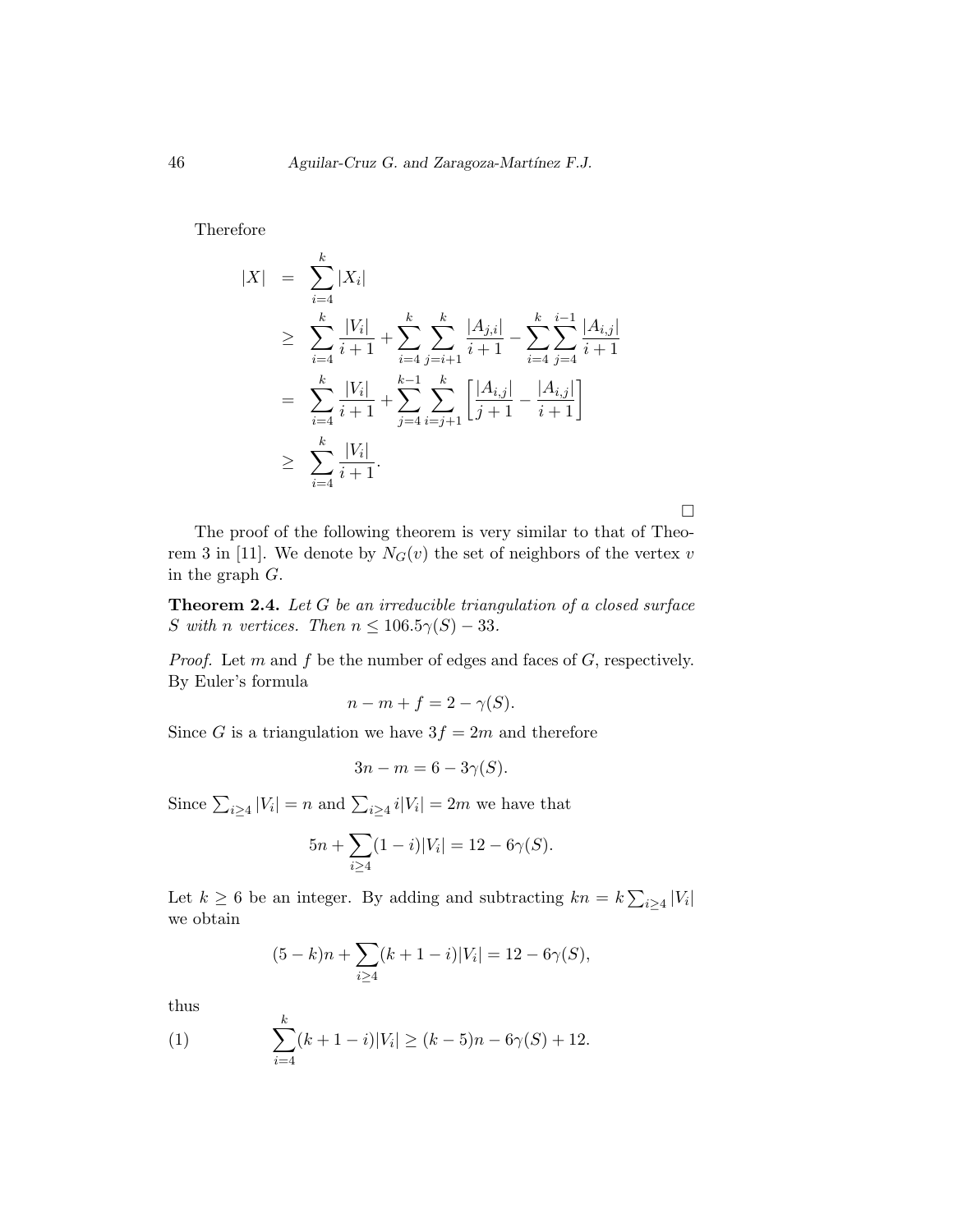Let  $X$  be an independent set as in Lemma 2.3 and define

$$
Y := \{ y \in V(G) - X : y \in N_G(x) \text{ for some } x \in X \}.
$$

Consider the bipartite graph B with bipartition X and Y, where  $xy \in$  $E(B)$  for  $x \in X$ ,  $y \in Y$  if and only if  $xy \in E(G)$ .

Let  $X' := \{v_1, v_2, \ldots, v_r\}$  be a maximal subset of X satisfying the following condition:

$$
\left| \left\{ \bigcup_{1 \leq i < j} N_B(v_i) \right\} \cap N_B(v_j) \right| \leq 2, \text{ for each } j = 1, 2, \dots, r.
$$

By Lemma 2.1 and Lemma 2.2 we obtain

$$
\gamma\left(\bigcup_{i=1}^r H_{v_i}\right) \ge \sum_{i=1}^r \gamma(H_{v_i}) \ge |X'|.
$$

Since  $\bigcup_{i=1}^r H_{v_i}$  is a subgraph of G, it is embeddable in S, thus

$$
\gamma(S) \ge \gamma\left(\bigcup_{i=1}^r H_{v_i}\right),\,
$$

and it follows that

$$
(2) \t\t |X'| \le \gamma(S).
$$

Now define  $Y' := \{ y \in Y : y \in N_B(v) \text{ for some } v \in X' \}.$  Let M be the subgraph of B induced by  $X \cup Y'$ . Since M is a subgraph of G it is embeddable in S, therefore

$$
|V(M)| - |E(M)| + |F(M)| \ge 2 - \gamma(S).
$$

Since  $M$  is bipartite each of its faces has at least 4 edges, therefore  $4|F(M)| \leq 2|E(M)|$ . Hence we have

(3) 
$$
2|V(M)| - |E(M)| \ge 4 - 2\gamma(S).
$$

By maximality of  $X'$ , each vertex  $v \in X - X'$  has at least three neighbors in Y'. Also, there are at least |Y'| edges between  $X'$  and Y'. Hence  $|E(M)| \ge 3(|X| - |X'|) + |Y'|$ . By replacing  $|V(M)| = |X| + |Y'|$  and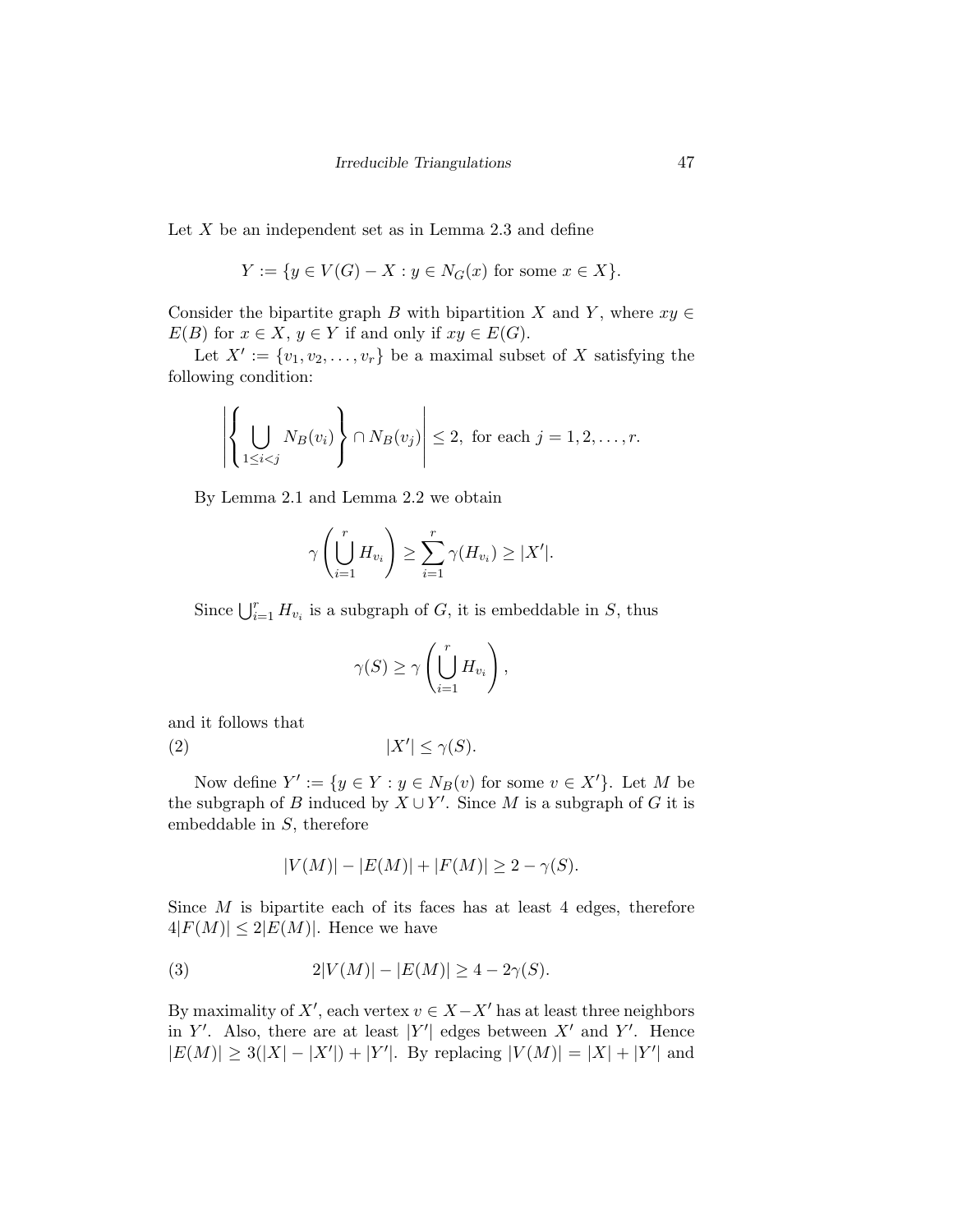$|E(M)|$  in inequality (3), we obtain

$$
4 - 2\gamma(S) \leq 2|X| + 2|Y'| - 3(|X| - |X'|) - |Y'|
$$
  
\n
$$
\leq -|X| + |Y'| + 3|X'|
$$
  
\n
$$
\leq -|X| + (k+3)|X'|
$$
 since  $|Y'| \leq k|X'|$   
\n
$$
\leq -\sum_{i=4}^{k} \frac{|V_i|}{i+1} + (k+3)|X'|
$$
 by Lemma 2.3  
\n
$$
\leq -\frac{1}{n_k} \sum_{i=4}^{k} \frac{n_k}{i+1}|V_i| + (k+3)|X'|
$$

In order to use (1) we need

$$
\frac{n_k}{i+1} \ge k - i + 1
$$
, for every  $4 \le i \le k$ 

Since  $(i+1)(k-i+1)$  has a unique maximum, we take this value as  $n_k$ :

$$
n_k := \begin{cases} \left(\frac{k+1}{2}\right) \left(\frac{k+3}{2}\right) & \text{if } k \ge 7 \text{ and } k \text{ is odd,} \\ \left(\frac{k+2}{2}\right)^2 & \text{if } k \ge 8 \text{ and } k \text{ is even.} \end{cases}
$$

Thus we obtain

$$
4 - 2\gamma(S) \le -\frac{1}{n_k} [(k-5)n + 12 - 6\gamma(S)] + (k+3)|X'|
$$

and therefore

(4) 
$$
\frac{(k-5)n+12+4n_k-(k+3)n_k|X'|}{6+2n_k} \leq \gamma(S).
$$

Thus, (2) provides a good bound for  $\gamma(S)$  when  $|X'|$  is big and (4) provides a good bound when  $|X'|$  is *small*. These two bounds are the same when the left-hand sides of (2) and (4) are equal, that is, when

$$
|X'| = \frac{(k-5)n + 4n_k + 12}{(k+5)n_k + 6}.
$$

In particular, from (2) we obtain

$$
\frac{(k-5)n + 4n_k + 12}{(k+5)n_k + 6} \le \gamma(S),
$$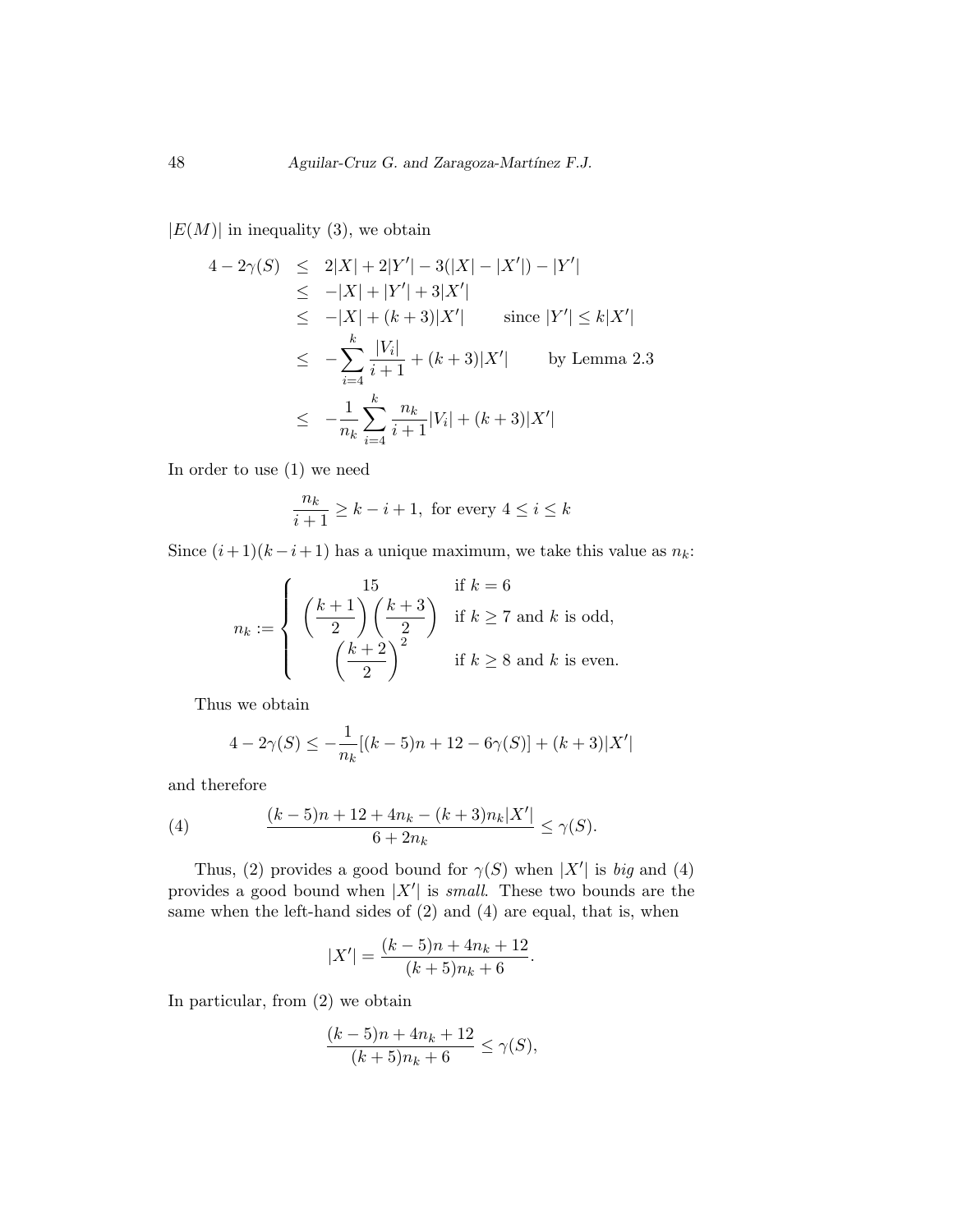that is

 $n \leq f(k)\gamma(S) - g(k)$ where  $f(k) = \frac{(k+5)n_k + 6}{k-5}$  and  $g(k) = \frac{4n_k + 12}{k-5}$ . A straight-forward calculation shows that  $f(k)$  attains its minimum at  $k = 9$ , therefore

$$
n \le 106.5\gamma(S) - 33.
$$

 $\Box$ 

### 3 Corollaries

The bound of Nakamoto and Ota has been used to obtain bounds for other problems in Combinatorial Geometry. Using our new bound we can improve those bounds as well.

A triangulation of S with boundary  $C$  is an embedding of a simple graph on  $S$  containing  $C$  such that there is a face bounded by  $C$ , called the *outer face*, and all other faces are triangles. We say that the vertices are *outer* if they lie in  $C$ , and *inner* otherwise. An *outer triangulation* is a triangulation with boundary which has no inner vertices.

Let  $G$  be a triangulation, let  $ac$  be an edge of  $G$ , and let  $abc$  and adc be the two faces sharing edge ac in  $G$ . The *diagonal flip* of ac is to replace a diagonal ac with bd in the quadrilateral abcd, whenever bd is not in G.

Cortés et al. [5] proved that, for any closed surface  $S$ , there exists a natural number  $N(S)$  such that any two outer-triangulations  $G_1$  and  $G_2$  of S with  $|V(G_1)| = |V(G_2)| \ge N(S)$  can be transformed into each other by a sequence of diagonal flips. Furthermore:

Lemma 3.1. Cortés et al. [5]  $N(S) \le 5|V(G)| + 12\gamma(S) - 3$ .

With Nakamoto and Ota's bound they obtained  $N(S) \leq 867\gamma(S) -$ 363. With our new bound this can be improved:

#### Corollary 3.2.  $N(S) \leq 544.5\gamma(S) - 173.$

Negami  $[12]$  proved that, for any closed surface S, there exists a natural number  $N(S)$  such that any two triangulations  $G_1$  and  $G_2$  of S with  $|V(G_1)| = |V(G_2)| \ge N(S)$  can be transformed into each other by a sequence of diagonal flips. Let  $V_{irr}(S)$  denote the maximum number of vertices of an irreducible triangulation of a closed surface S.

Lemma 3.3. Negami [12]  $\tilde{N}(S) \le 19V_{irr}(S) + 18\gamma(S) - 36$ .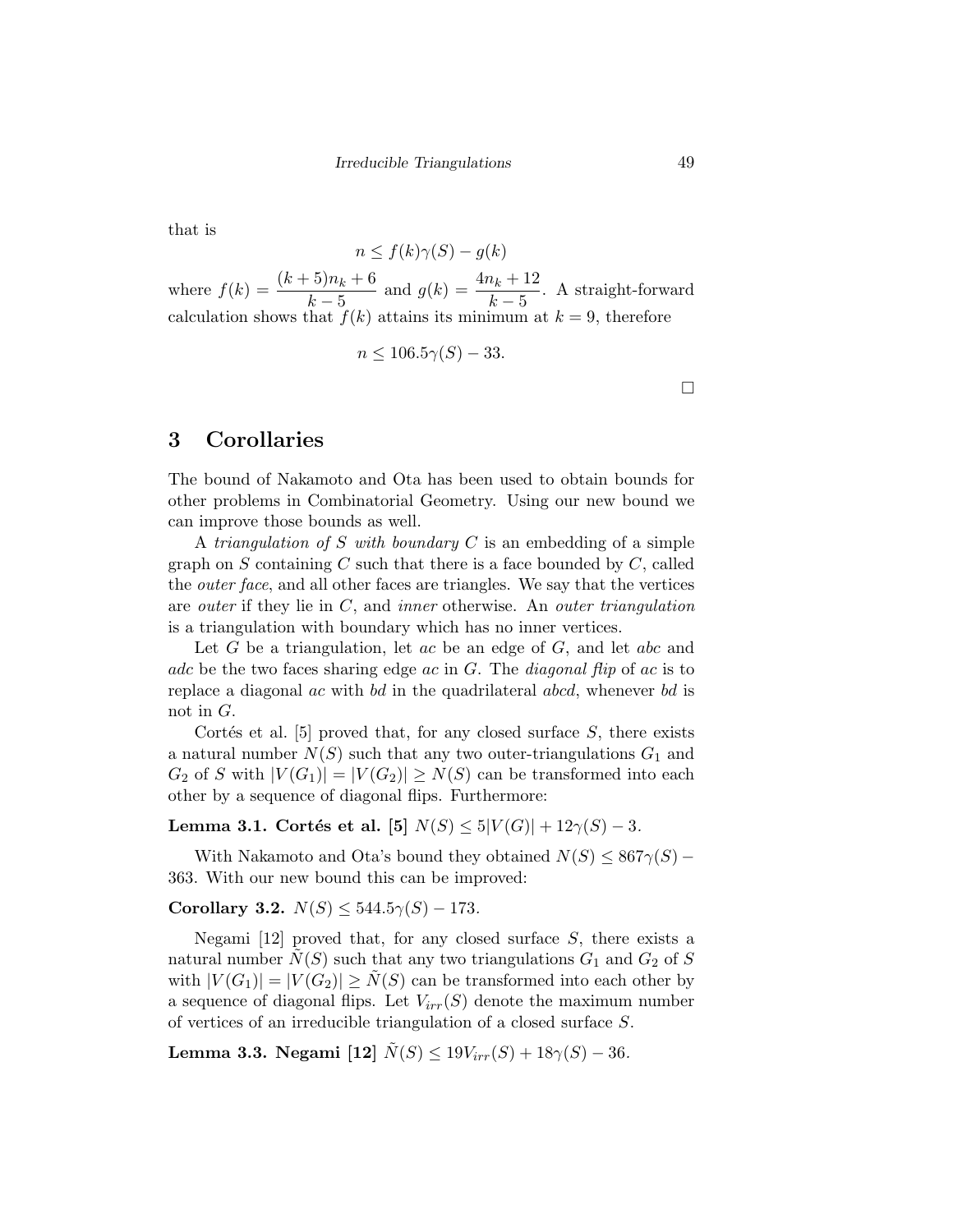With Nakamoto and Ota's bound he obtained  $\tilde{N}(S) \leq 3231 \gamma(S)$  – 1332. With our new bound this can be improved:

Corollary 3.4.  $\tilde{N}(S) \le 2005.5\gamma(S) - 591.$ 

#### Acknowledgement

We are very grateful for the suggestions, contributions, and bug reports offered by Isidoro Gitler, Ernesto Lupercio, Elías Micha, and an anonymous referee.

| Gloria Aguilar Cruz                | Francisco Javier Zaragoza Martínez |
|------------------------------------|------------------------------------|
| Departamento de Matemáticas,       | Departamento de Sistemas,          |
| Centro de Investigación y de Estu- | Universidad Autónoma Metropoli-    |
| dios Avanzados del IPN,            | tana Unidad Azcapotzalco,          |
| Apartado Postal 14-740.            | Av. San Pablo 180.                 |
| 07000 Mexico City, Mexico,         | 02200 Mexico City, Mexico,         |
| gaguilar@math.cinvestav.mx         | franz@correo.azc.uam.mx            |

## References

- [1] Aguilar Cruz G. and Zaragoza Martínez F. J., An upper bound on the size of irreducible quadrangulations, Morfismos,  $14.2$  (2010), 61–69.
- [2] Barnette D. W. and Edelson A. L., All 2-manifolds have finitely many minimal triangulations, Israel J. Math., **67** (1989), 123–128.
- [3] Barnette D. W., Generating the triangulations of the projective plane, J. Combin. Theory Ser. B, 33 (1982), 222–230.
- [4] Cheng S.-W., Dey T. K., and Poon S.-H., *Hierarchy of surface* models and irreducible triangulation, In Algorithms and computation, 2518 of Lecture Notes in Comput. Sci., Springer (2002), 286–295.
- [5] Cortés C., Grima C., Marquez A., and Nakamoto A., *Diagonal* flips in outer-triangulations on closed surfaces, Discrete Math., 254 (2002), 63–74.
- [6] Gao Z., Richmond L. B., and Thomassen C., Irreducible triangulations and triangular embeddings on a surface, Technical Report CORR 91-07, University of Waterloo, (1991).